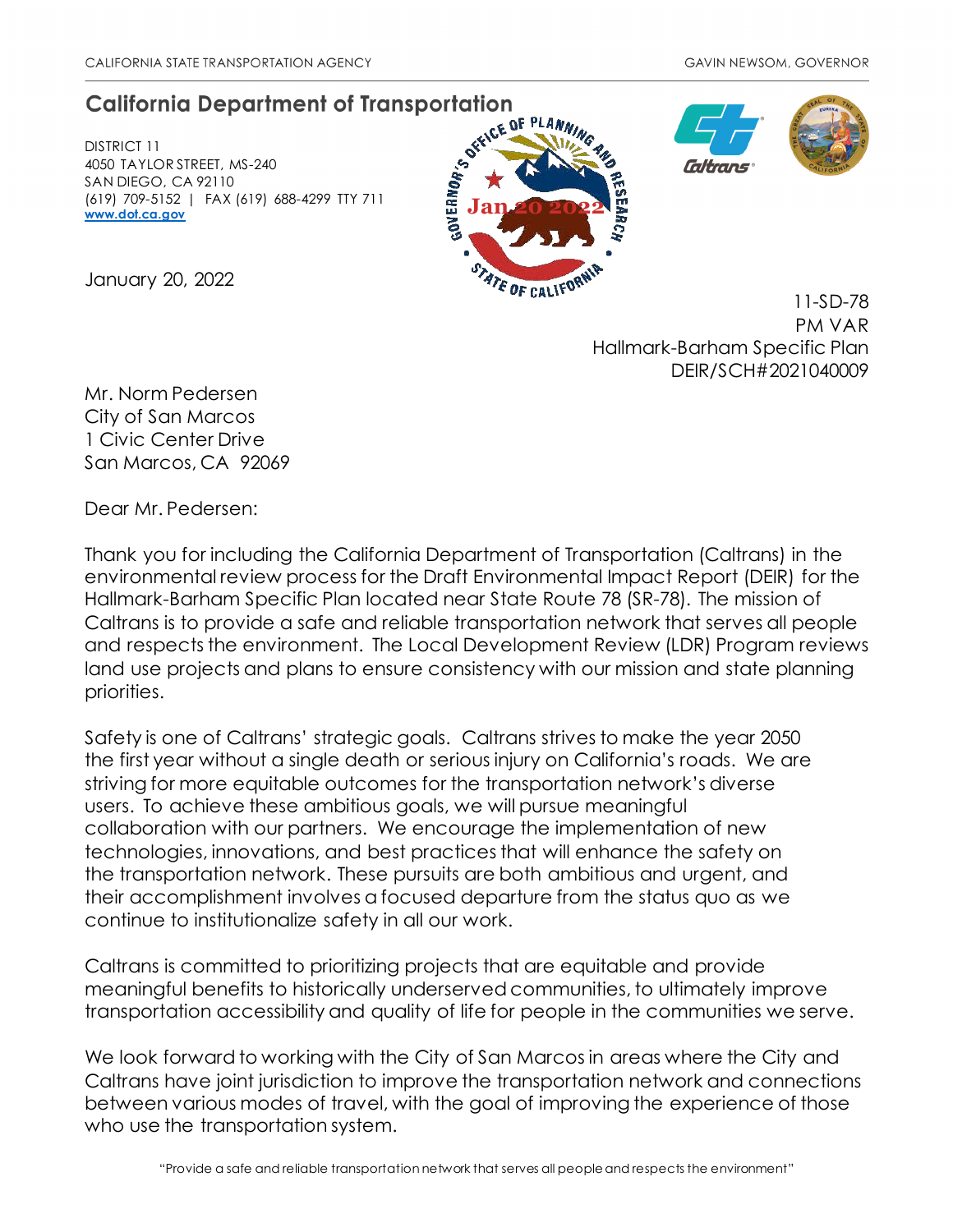Caltrans has the following comments:

### **Transportation Analysis Study**

Section 13 Page 45 of Appendix K Transportation Analysis states:

"Based on the VMT analysis presented above in *Section 6*, a significant transportation impact is calculated. The results of the Project VMT comparison indicate that the Project would exceed the significance threshold by 21.66%. This would require mitigation of 21.66% or more to reduce the VMT impact to less-than-significant. Since the maximum feasible total VMT reduction combining all measures is 15%, the Project's impact is considered significant and unmitigated."

Even with a presumed reduction per CAPCOA (LUT-1) of 6.2%, the project would still exceed the VMT significance threshold by 15.46%. Although the Transportation Analysis states that this VMT impact is significant and unmitigated, the project still needs to mitigate for it's VMT impacts. This VMT impact is not in alignment with State VMT and emissions reduction goals. The project's VMT impacts need to be mitigated down to a level considered less than significant. Caltrans expects conformance to state law (CEQA) with respect to mitigation of VMT impacts. Caltrans invites coordination with the City of San Marcos to determine appropriate mitigation measures including fair share contributions to Caltrans projects in the SR-78/Barham area within the City of San Marcos.

Contributing funds towards the Barham Drive active transportation path is one way this project can help mitigate it's VMT impacts and align itself with the purposes of Senate Bill 743.

Per section 13.1of the project's Transportation Analysis, the VMT impact is stated to remain significant and unmitigated. The project needs to investigate additional methods to address this VMT impact. Some potential solutions to analyze are:

- a. Reducing the project size.
- b. Implementing other transportation improvements that would be comparable to fully mitigating the VMT impact.
- c. Contribute funding equivalent to a calculated VMT reduction that the City of San Marcos will allow to the Caltrans SR-78 Woodland/Barham project that is in the area.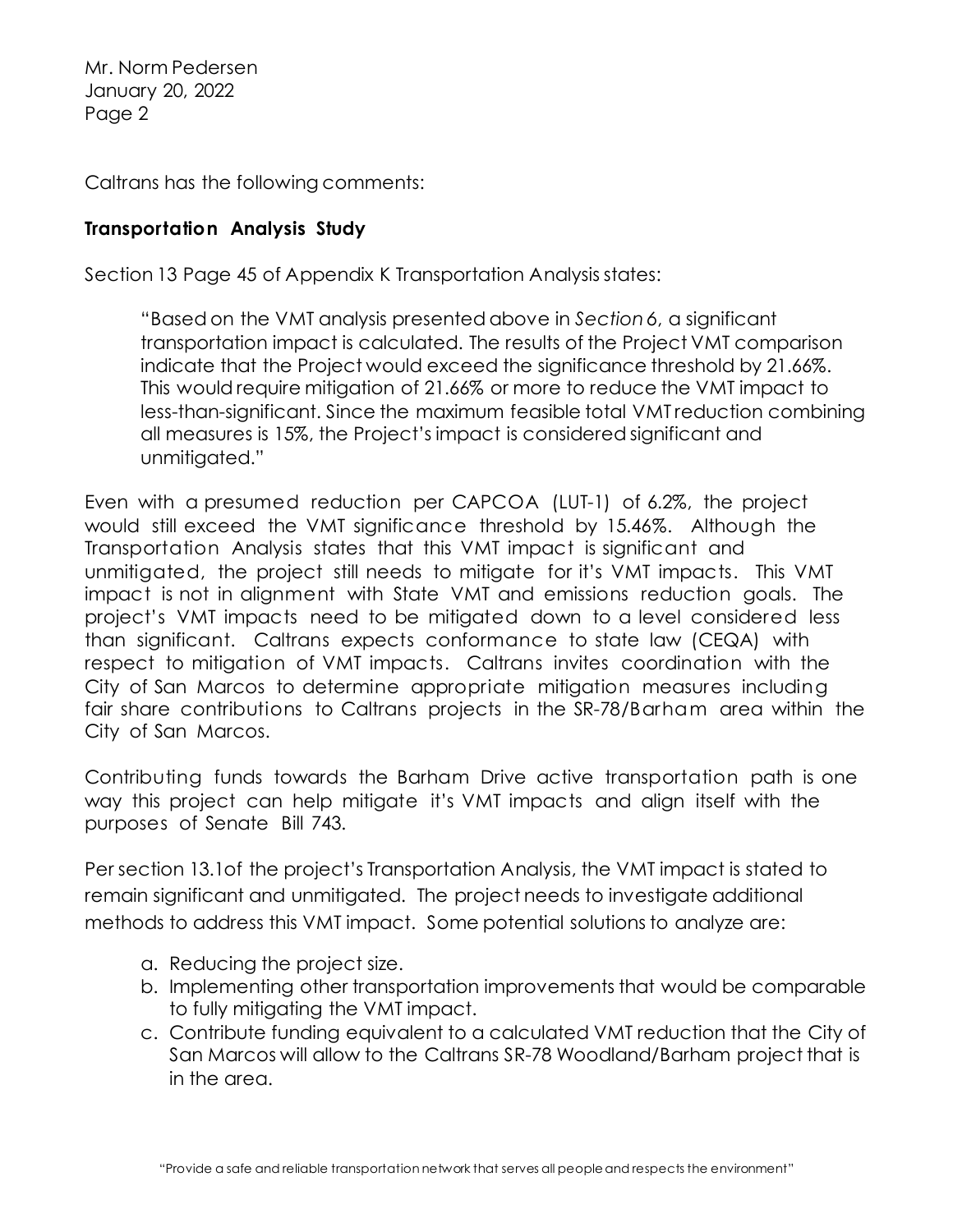## **Design**

Caltrans and the City of San Marcos have a planned project to construct managed lanes on SR-78 and improve the Woodland Parkway interchange. This project is also proposed to construct a Class 1 active transportation path along a realigned Barham Drive, connecting the Inland Rail Trail to the Cal State San Marcos SPRINTER Station. This Caltrans/City of San Marcos project's work limits will encompass the section of SR-78 that is adjacent to the proposed Specific Plan Area. After reviewing the documents, specifically Appendix K Transportation Analysis, we request that the City of San Marcos condition the project to provide fair share contribution to Caltrans SR-78 Woodland/Barham project as partial mitigation for the project's VMT impacts.

### **Hydrology and Drainage Studies**

Caltrans generally does not allow development projects to impact hydraulics within the State's Right-of-Way. Any modification to the existing Caltrans drainage and/or increase in runoff to State facilities will not be allowed.

### **Complete Streets and Mobility Network**

Caltrans views all transportation improvements as opportunities to improve safety, access, and mobility for all travelers in California and recognizes bicycle, pedestrian, and transit modes as integral elements of the transportation network. Caltrans supports improved transit accommodation through the provision of Park and Ride facilities, improved bicycle and pedestrian access and safety improvements, signal prioritization for transit, bus on shoulders, ramp improvements, or other enhancements that promotes a complete and integrated transportation network. Early coordination with Caltrans, in locations that may affect both Caltrans and the City of San Marcos is encouraged.

To reduce greenhouse gas emissions and achieve California's Climate Change target, Caltrans is implementing Complete Streets and Climate Change policies into State Highway Operations and Protection Program (SHOPP) projects to meet multi-modal mobility needs. Caltrans looks forward to working with the City to evaluate potential Complete Streets projects.

#### **Land Use and Smart Growth**

Caltrans recognizes there is a strong link between transportation and land use. Development can have a significant impact on traffic and congestion on State transportation facilities. In particular, the pattern of land use can affect both local vehicle miles traveled and the number of trips. Caltrans supports collaboration with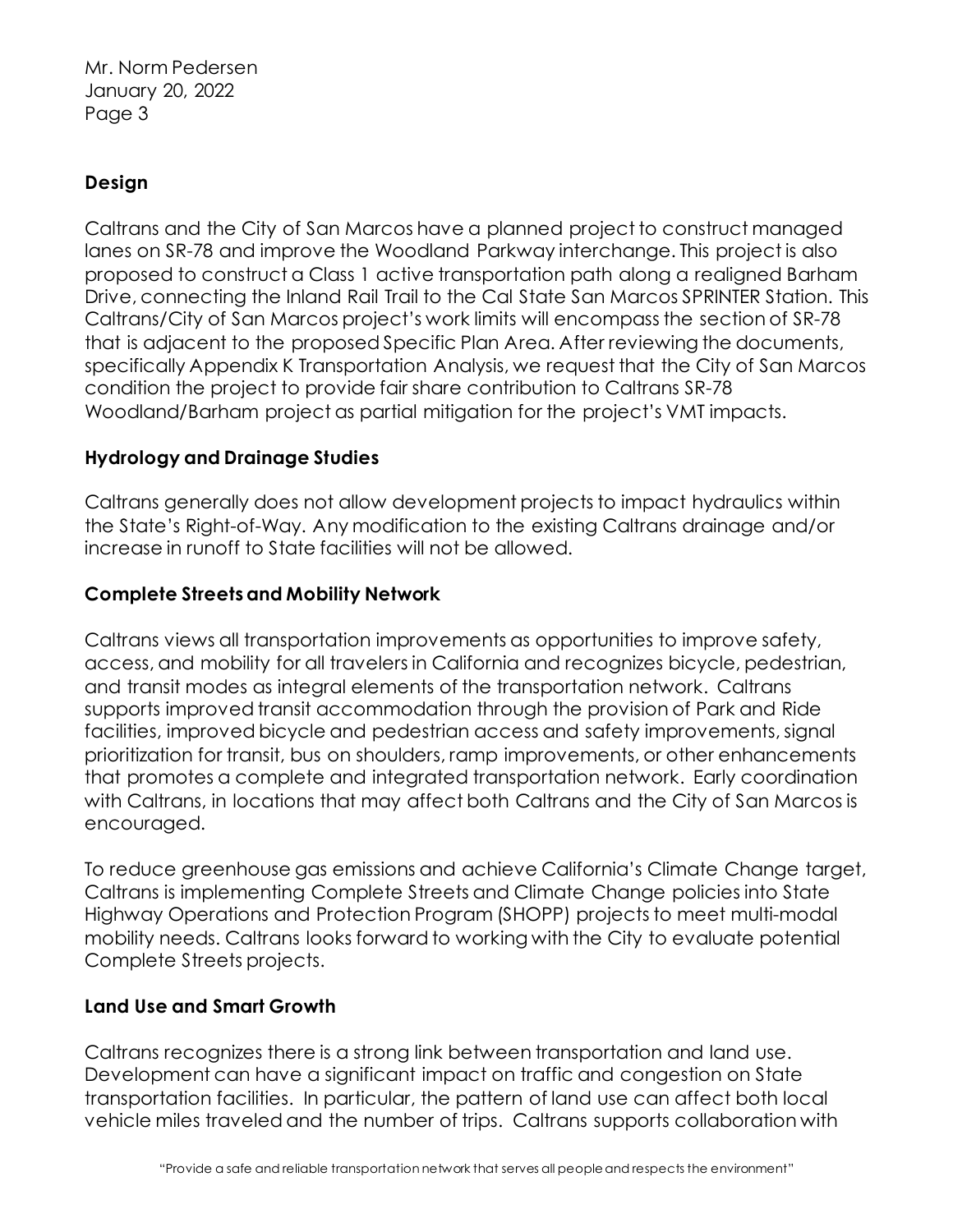local agencies to work towards a safe, functional, interconnected, multi-modal transportation network integrated through applicable "smart growth" type land use planning and policies.

The City should continue to coordinate with Caltrans to implement necessary improvements at intersections and interchanges where the agencies have joint jurisdiction.

#### **Noise**

The applicant must be informed that in accordance with 23 Code of Federal Regulations (CFR) 772, the Department of Transportation (Caltrans) is not responsible for existing or future traffic noise impacts associated with the existing configuration of SR-78.

### **Environmental**

Caltrans welcomes the opportunity to be a Responsible Agency under the California Environmental Quality Act (CEQA), as we have some discretionary authority of a portion of the project that is in Caltrans' R/W through the form of an encroachment permit process. We look forward to the coordination of our efforts to ensure that Caltrans can adopt the alternative and/or mitigation measure for our R/W.

An encroachment permit will be required for any work within the Caltrans' R/W prior to construction. As part of the encroachment permit process, the applicant must provide approved final environmental documents for this project, corresponding technical studies, and necessary regulatory and resource agency permits. Specifically, CEQA determination or exemption. The supporting documents must address all environmental impacts within the Caltrans' R/W and address any impacts from avoidance and/or mitigation measures.

We recommend that this project specifically identifies and assesses potential impacts caused by the project or impacts from mitigation efforts that occur within Caltrans' R/W that includes impacts to the natural environment, infrastructure including but not limited to highways, roadways, structures, intelligent transportation systems elements, on-ramps and off-ramps, and appurtenant features including but not limited to lighting, signage, drainage, guardrail, slopes, and landscaping. Caltrans is interested in any additional mitigation measures identified for the project's draft Environmental Document.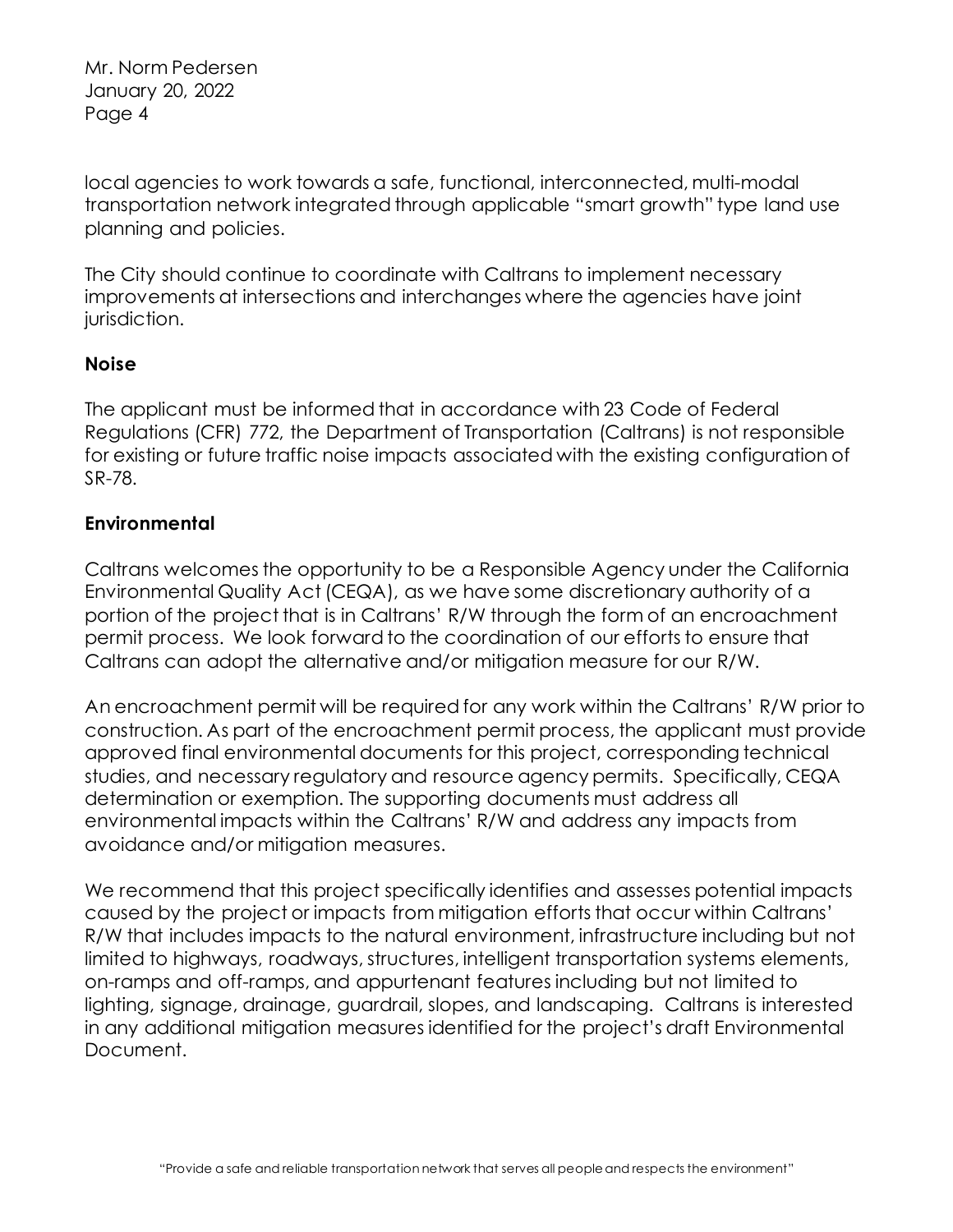## **Broadband**

Caltrans recognizes that teleworking and remote learning lessen the impacts of traffic on our roadways and surrounding communities. This reduces the amount of VMT and decreases the amount of greenhouse gas (GHG) emissions and other pollutants. The availability of affordable and reliable, high speed broadband is a key component in supporting travel demand management and reaching the state's transportation and climate action goals.

## **Mitigation**

Caltrans endeavors that any direct and cumulative impacts to the State Highway network to be eliminated or reduced to a less than significant level pursuant to the California Environmental Quality Act (CEQA) and National Environmental Policy Act (NEPA) standards.

Caltrans recommends consideration of "fair share" funds towards future improvements associated with SR-78 corridor. Recommended feasible mitigation measures include "fair share" contribution towards Caltrans SR-78 Woodland/Barham project. Mitigation identified in the transportation analysis, subsequent environmental documents, and mitigation monitoring reports, should be coordinated with Caltrans to identify, and implement the appropriate mitigation. This includes the actual implementation and collection of any "fair share" monies, as well as the appropriate timing of the mitigation. Mitigation improvements on or adjacent to state facilities should be compatible with Caltrans concepts.

Mitigation measures for proposed intersection modifications are subject to the Caltrans Intersection Control Evaluation (ICE) policy (Traffic Operation Policy Directive 13-02). Alternative intersection design(s) will need to be considered in accordance with the ICE policy. Please refer to the policy for more information and requirements (http://www.dot.ca.gov/trafficops/ice.html).

Mitigation conditioned as part of a local agency's development approval for improvements to State facilities can be implemented either through a Cooperative Agreement between Caltrans and the lead agency, or by the project proponent entering into an agreement directly with Caltrans for the mitigation. When that occurs, Caltrans will negotiate and execute a Traffic Mitigation Agreement.

## **Right-of-Way**

• Per Business and Profession Code 8771, perpetuation of survey monuments by a licensed land surveyor is required, if they are being destroyed by any construction.